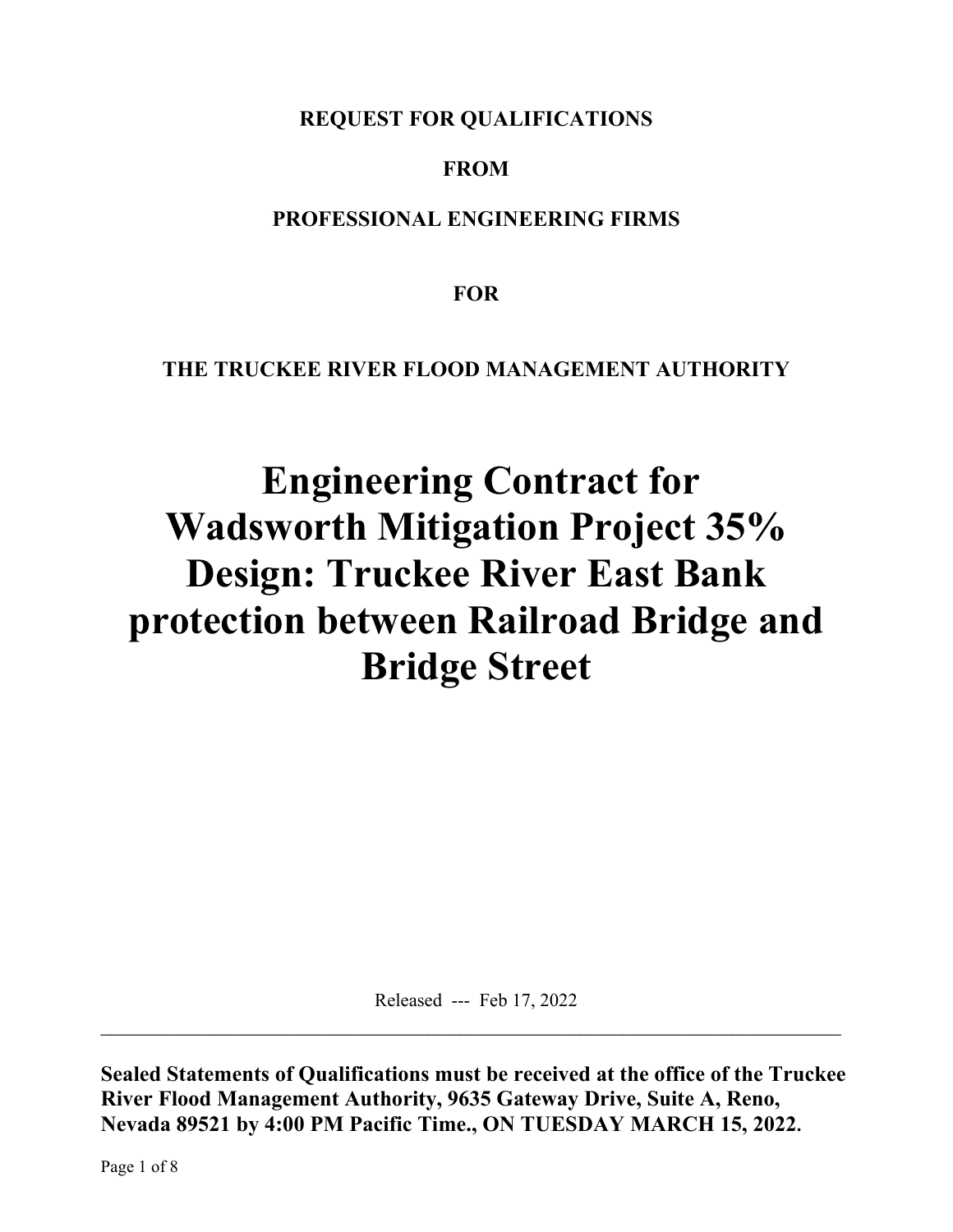# **TABLE OF CONTENTS**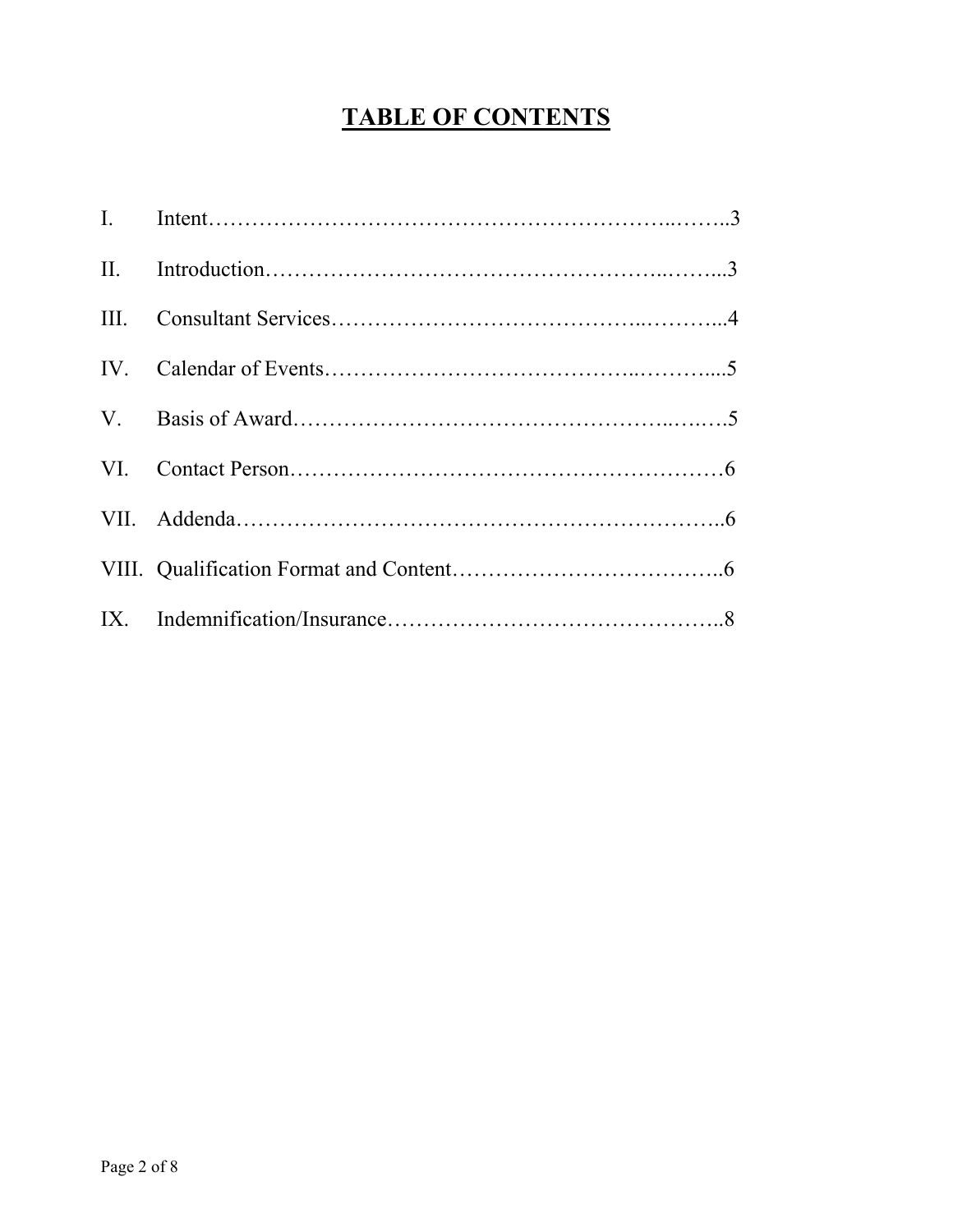#### **I. INTENT:**

It is the intent of this Request for Qualifications (RFQ):

- 1. To solicit sufficient and verifiable information from prospective providers of professional engineering services from which the successful proposer firm(s) will be selected.
- 2. To establish the specifications, terms, and conditions governing the selection of an engineering firm to take an approximate 5% level of design and provide professional engineering for a 35% level of design for an engineered solution to a 100-year flood breakout that could occur within the Railroad Bridge to Bridge Street reach of the Truckee River on the east bank in Wadsworth, Nevada (Wadsworth Mitigation Project).

#### **II. INTRODUCTION**

The Truckee River Flood Management Authority (TRFMA) is inviting sealed statements of qualifications from professional engineering consultants to perform engineering and associated analysis services for the Wadsworth Mitigation Project. The Wadsworth Mitigation Project represents flood mitigation for a larger flood project that is proposed from downstream of the I-580 Bridge over the Truckee River in Reno to the Vista area. This larger project is called the new "Meadows Flood Project". The new "Meadows Flood Project" will be designed and built to protect important Reno and Sparks infrastructure including the Reno Tahoe Airport, and the Reno and Sparks industrial areas from a 100-year flood. It is expected to be one of the largest locally sponsored public works projects undertaken in northern Nevada to date.

The new "Meadows Flood Project" and all associated mitigation projects such as the Wadsworth Mitigation Project is overseen by the TRFMA and its 6-member Board of Directors. The TRFMA is a Joint Powers Authority created by an interlocal cooperative agreement between Washoe County and the City of Reno and the City of Sparks. The TRFMA Board of Directors is made up of elected officials from each of its member governments. The TRFMA is funded by a portion of the 1/8 cent NRS 377B Infrastructure Sales Tax that was authorized in 1999 and is collected by Washoe County.

Individual elements of the new "Meadows Flood Project" are being designed and managed locally but require permits from the U.S. Army Corps of Engineers and the State of Nevada. A major element of the New Meadows Flood Project called "Vista Narrows Terracing" is nearing final design and environmental permits are being sought currently. Formal construction of Vista Narrows Terracing is anticipated to begin as early as fall of 2023. This Wadsworth Mitigation Project 35% engineering effort will be used to assist in obtaining environmental permits for the Vista Narrows Terracing portion of the plan. As such, the selected engineering firms will be expected to coordinate with the firm contracted to acquire such permits. The Wadsworth Mitigation Design will be used to determine adequate mitigation along the East Bank of the Truckee River from the Railroad Bridge to approximately the Bridge Street Bridge in Wadsworth Nevada. An existing 2-D HEC-RAS model was developed this past July which shows the preliminary breakout area and hydraulic characteristics of it. From this preliminary analysis a small to moderate sized levee may be the preferred option to eliminate this breakout and its associated damage to property and infrastructure. A report on the 2D HEC-RAS model is being made available to firms wishing to submit a Statement of Qualifications. In addition a PowerPoint outlining many of these issues and discussing the degree of breakout and possible solution is also being made available to those potential submitters.

Page 3 of 8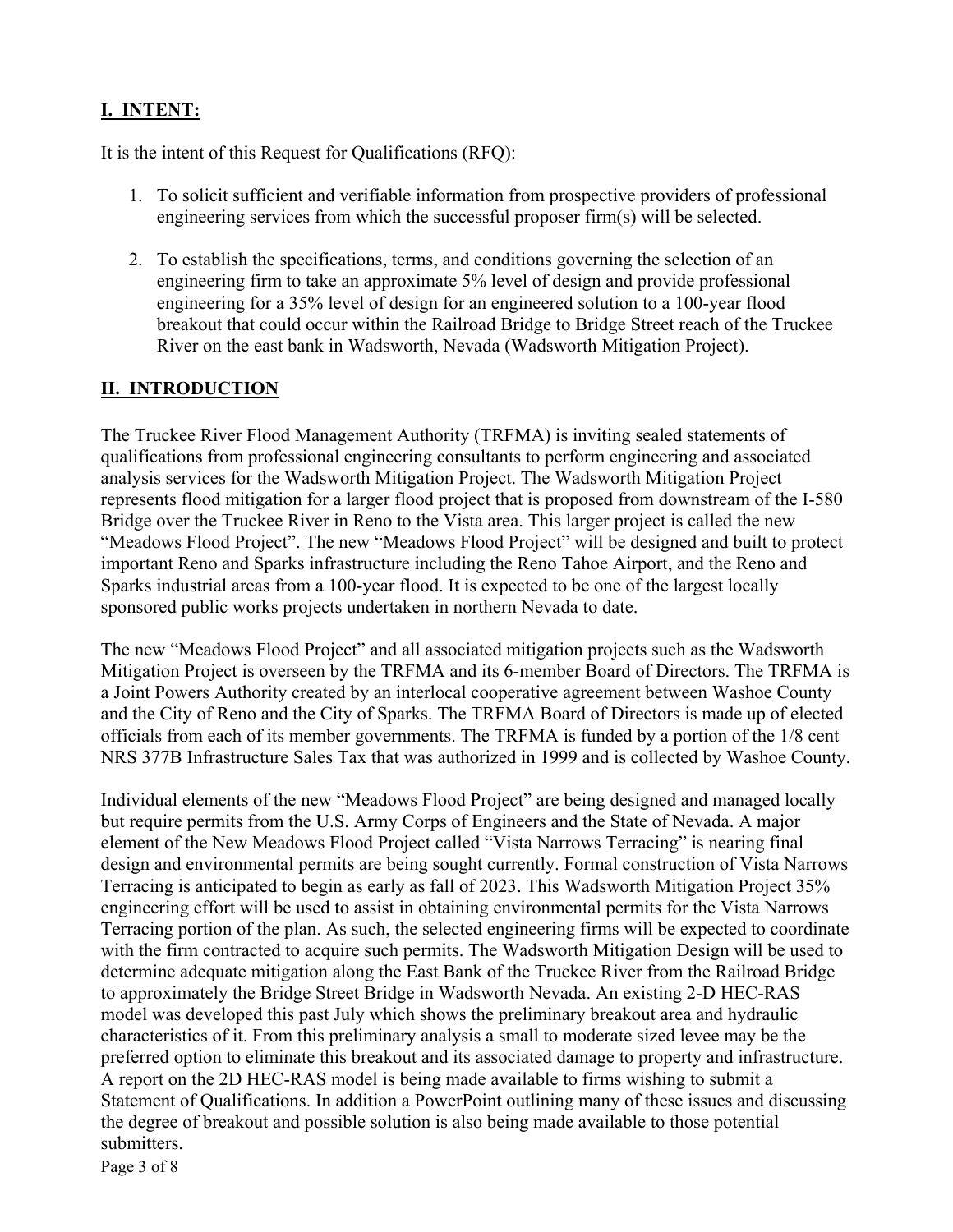#### **III. CONSULTANT SERVICES:**

This engineering contract will advance the design for the Wadsworth Mitigation Project from an approximate 5% design to a 35% design. Once this design is completed it may be used to further the design to 100% and the Wadsworth Mitigation Project will be built in a similar time frame as the Vista Narrows Terracing Project. The reach along the Truckee River to be analyzed in this contract extends roughly from the Railroad Bridge to the Bridge Street Bridge, which is approximately 1200 linear feet. The Vista Narrows Terracing Project will increase flows in this reach but existing overbank flooding that proceeds from this right/ east bank northeasterly along an existing canal, past a tribally owned quarry, and reenters the river to the north will also be addressed by this project. The extents and amount of water and hydraulic characteristics are described in the Model Report as well as the PowerPoint mentioned above. It should also be noted that the canal currently follows the River and turns east and finding a solution for this canal either by encompassing it in a culvert or eliminating it is part of this design.

It is expected that some or all of the following services may be needed:

- GIS-based mapping and CAD to provide 35% level drawings and mapping
- geotechnical coordination
- design for a levee or levee alternative(s),
- estimation of floodplains for various levee or levee alternatives,
- estimation of construction quantities, and
- a low end cost estimate perhaps based on unit cost.

It is also critical to TRFMA that the stakeholders be consulted, including but not limited to the Pyramid Lake Paiute Tribe. TRFMA will organize outreach sessions but will expect the consultant to participate and present as needed. Finally, the consultant may be called upon to present results to the TRFMA Board of Directors and Technical Advisory Committee. The consultant must demonstrate capability and qualifications for the following areas of specialization.

- 1. **Engineering Design**: Design the Wadsworth Reach levee or alternative(s) to a detailed 35% level while understanding impacts due to the footprint of such improvements. Determine ownership and necessity of canal associated with possible piped diversion at this reach or provide possible alternatives that may help alleviate flood conditions. Provide necessary engineering analysis associated with the Wadsworth Reach in order to support the Truckee River Flood Project/ Vista Narrows supplemental EIS effort.
- 2. **Hydrology and Hydraulic Analysis**: Use existing hydrology and incorporate as necessary while progressing the existing HEC-RAS 2D hydraulic model in order to advance a flood control solution such as a levee or another alternative. Side treatment values may also need to be defined based on designs.
- 3. **Environmental, Geotechnical, and Survey coordination:** Determine the suitability for a levee solution or alternatives that address protection and seepage concerns of approximately 72 hours during a 100 year flood event. The 35% design shall incorporate such information according to sound engineering practices and be acceptable to U.S. Army Corps of Engineers permit standards both in design and submittal requirements.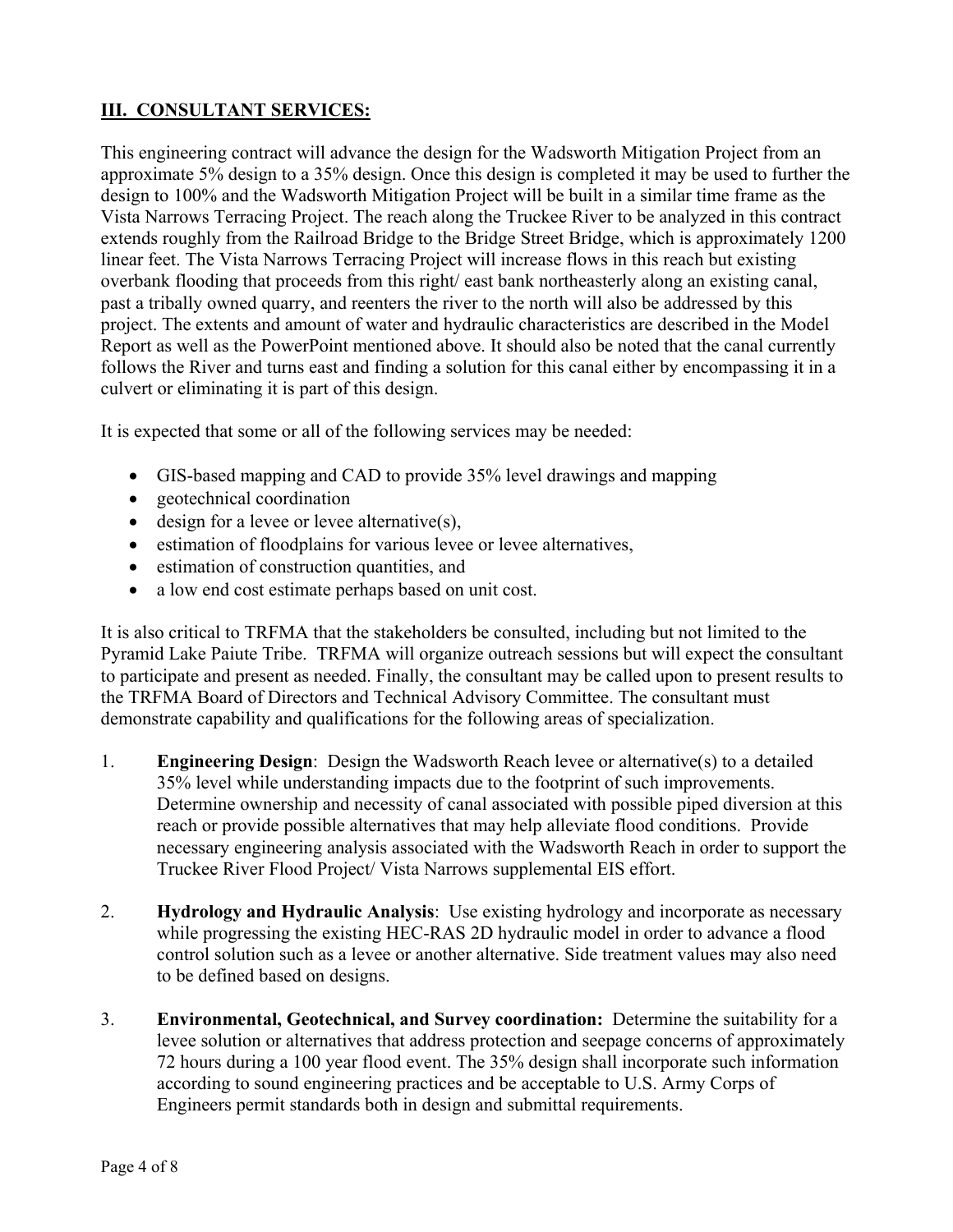- 4. **Calculation of quantities for construction and cost estimates:** Describe and estimate the quantities involved in the features according to a 35% design level. It is expected that the cost estimate should be a simple unit cost such as x number of feet of levee of this average specification at x dollars per foot along with headgate cost or embedment of a culvert etc. Determine if design can be facilitated in a way that would be less costly and require less right-of-way.
- 5. **Data analysis:** Review existing reports provided by the TRFMA such as terrain survey (including available LiDAR), economic cost and benefit data as appropriate, ownership or easements from property parcel map and valuation data available through the County Assessor's office and other agencies, surface water runoff models, hydrologic models used to develop the flood project, as-built drawings for roadway improvements and utilities, etc. Obtain any field data needed to improve models, cost estimates, benefits and damage estimates that are not available in existing reports or data files as directed by the TRFMA necessary for a 35% level of design.
- 6. **Presentation of Results:** Provide a Data Documentation Report (DDR) and data files containing engineering calculations, 35% level design drawings, model information and results, maps, charts, tables and other information as requested. Results may be required to be produced in both hard copy and electronic format. The overall duration of this project is estimated to be 6 months or less.

#### **IV. CALENDAR OF EVENTS:**

The following is a schedule of events for the RFQ. These dates are approximate. A firm schedule will be developed by the time the professional engineering firm is selected.

| February 17, 2022   | Advertise project and distribute RFQ to prospective design firms                                                                     |
|---------------------|--------------------------------------------------------------------------------------------------------------------------------------|
| March 15, 2022      | Receive Statements of Qualifications at the Truckee River Flood<br>Management Authority Office before 4:00 PM Pacific Standard Time. |
| March 16 - 25, 2022 | Review of submitted RFQ's and interview applicants if needed                                                                         |
| March 25, 2022      | Selection of firm and beginning of contract negotiations                                                                             |
| March 31, 2022      | Contract negotiations complete                                                                                                       |
| April 8, 2022       | TRFMA Board of Directors Meeting where the proposed contract will be<br>considered for approval.                                     |
| April 13, 2022      | Notice to proceed                                                                                                                    |

#### **V. BASIS OF AWARD:**

The award of a contract will be based on the qualifications evaluation criteria and guidelines generally described in Qualification Format and Content below. The award will be made after a careful evaluation by the selection committee members and will be based on demonstrated competence with local representation as well as what is in the best interests of the TRFMA. The evaluation of submittals will include the following factors among others (weighted (%) as indicated):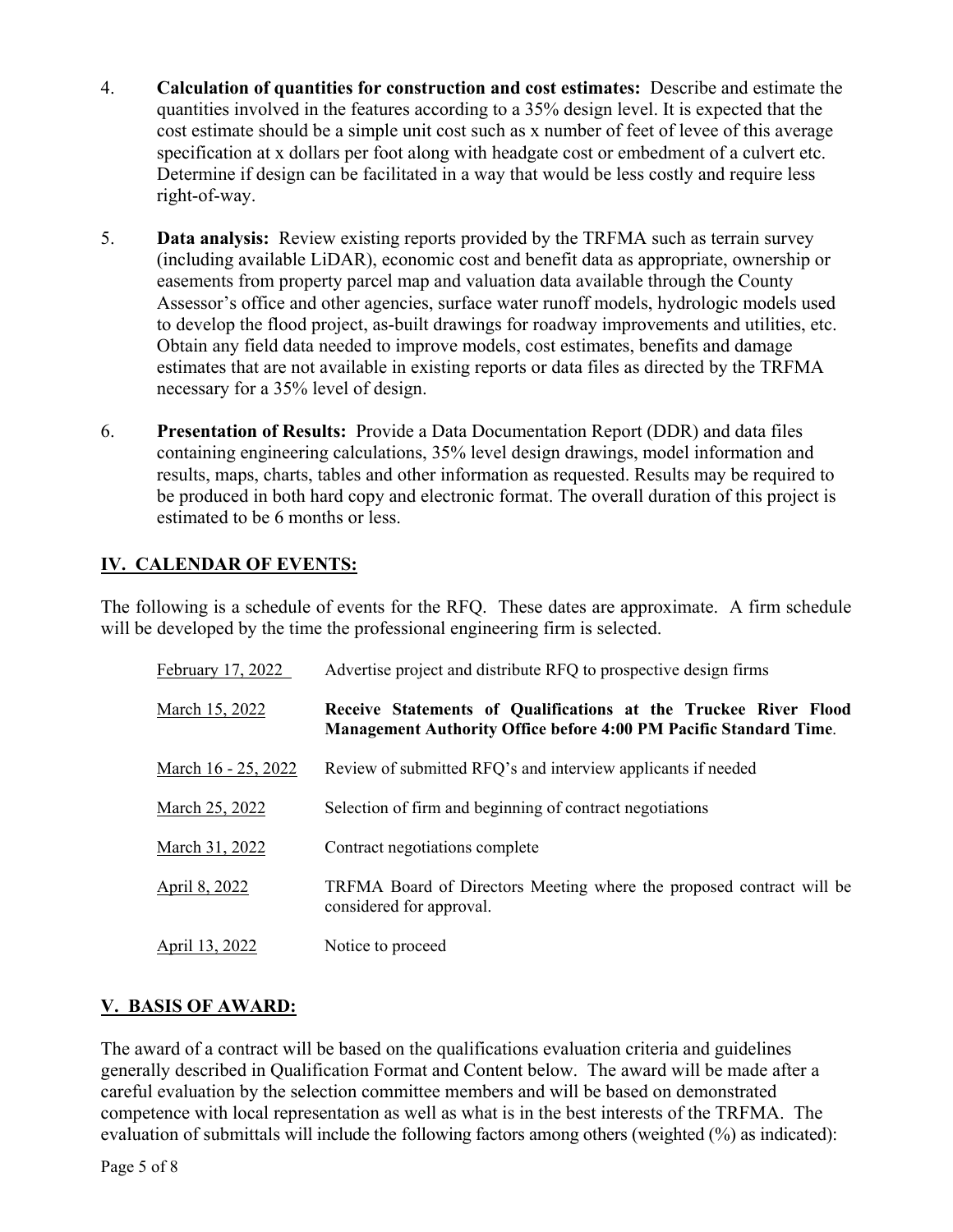- 1) Qualifications and experience of proposed team members in evaluation of:
	- a. modeling and design for similar facilities and knowledge of all applicable regulations. (30%)
	- b. environmental requirements of flood control channel operations. (20%)
	- c. geotechnical analysis and design for earthwork cost control alternatives. (15%)
- 2) Past success in completing similar projects in past 10 years on time and within budget. (25%)
- 3) Team Depth and ability to meet schedule requirements (10%).

#### **VI. CONTACT PERSON:**

All questions and correspondence shall be directed to the following person:

 Eric Scheetz, P.E. Truckee River Flood Management Authority 9635 Gateway Drive, Suite A Reno, Nevada 89521

All relevant questions and answers will be recorded and posted at the TRFMA office noted above. In addition, any questions regarding the Request for Qualifications must be submitted in writing with your contact information to Eric Scheetz at the address listed above or by email at escheetz@washoecounty.gov. All such questions and answers will be mailed or emailed to all firms who have expressed interest in getting addenda to this RFQ. Interested firms shall not contact TRFMA officers, members of the Board of Directors, or selection committee members with questions or suggestions regarding this Request for Qualifications. Also under Nevada Statute, this must be strictly a SOQ. No mention of proposed costs or comparative costs for this specific project should be used in replying to this RFQ.

#### **VII. ADDENDA:**

Any addendum to this Request for Qualifications will be posted at the TRFMA office. Upon formal written request with contact information provided, addenda will be mailed to interested firms who have contacted TRFMA as interested in RFQ. If you want to be informed of Addenda please contact Eric Scheetz to be put on the list.

#### **VIII. QUALIFICATION FORMAT AND CONTENT:**

The criteria upon which the award will be made will not include cost. Experience in providing services for similar projects in size, scope, complexity, and the approach will be major factors, as well as specific emphasis on a local presence for the design firm.

A statement of qualifications for a qualifying firm must address all of the following points:

- 1. Cover letter signed by a representative of the firm who has authority to sign contracts for the firm.
- 2. A description of the firm and a statement of the firm's qualifications for performing the referenced consulting services.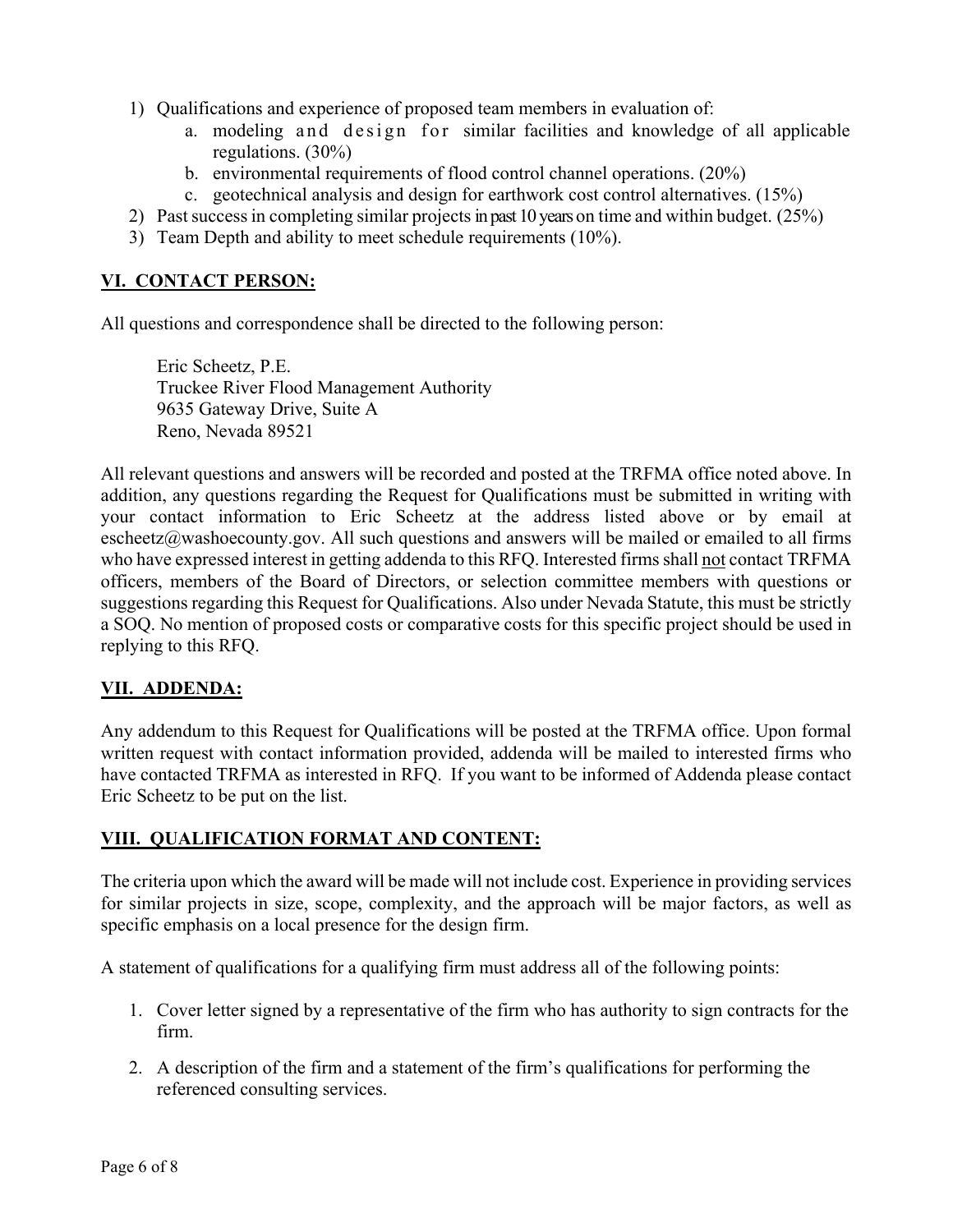- 3. A summary of the firm's recent experience with similar projects. Provide references for three (3) related projects, including contact person, telephone number, name and date of project, a brief description of the project, and a list of project designers, planners and project managers of the design firm who were responsible for the "day- to-day" activities for past projects listed.
- 4. Description of the firm's procedures for quality assurance in professional services to be provided.
- 5. A description that details the firm's capacity to complete projects on schedule and to retain firm control of costs.
- 6. A brief summary of the qualifications and experience of each team member who will be permanently assigned to the project and their roles in its completion, including in-house and outside consultants. Include length of service. Complete or targeted resumes may be included in an appendix. Projects that were completed by employees while working for other firms must also be indicated if relying on those prior projects to establish qualifications. **TRFMA reserves the right to approve outside consultants**.
- 7. An organizational chart depicting the proposed project team. Firms using personnel from offices other than an office located in Washoe County should clearly indicate where staff members are located.
- 8. Provide a narrative on how your firm would approach the requested professional services, how resources and personnel would be allocated, and provide a proposed time schedule through the completion of design.
- 9. Statement of firm's ability to meet the insurance requirements of Exhibit A.
- 10. The statement of qualifications, excluding appendix, shall be a maximum of 30 pages. The appendix may be as large as needed.
- 11. The award shall be made after all TRFMA procedural requirements have been met.
- 12. Firms shall submit five (5) printed copies of their Statement of Qualifications. Statements of Qualifications must be received no later than **4:00 PM Pacific Time. on March 15, 2022** at the office the Truckee River Flood Management Authority, 9635 Gateway Drive Suite A, Reno, NV. 89521. We also require a single digital copy be forwarded to Eric Scheetz at email above.
- 13. The TRFMA reserves the right to reject any and all qualifications, to postpone the opening date for its own convenience, to make an award in its own best interest, and to waive any informalities or technicalities.

*If a Firm feels that they cannot submit their submittals without including proprietary information, they must submit such information in a separate, sealed envelope labeled "Proprietary Information". The envelope must contain a letter from the Firm's legal counsel describing the documents in the envelope, representing in good faith that the information in each document meets the narrow definitions of proprietary information set forth in NRS 332.025, 332.061 and NRS Chapter 600A, and briefly stating the reasons that each document meets the said definitions. Upon receipt of a submittals accompanied by such a separate, sealed envelope, TRFMA will open the envelope to determine whether the procedure described above has been followed. Any information submitted pursuant to the above procedure may be used by TRFMA only for the purposes of evaluating submittals and conducting negotiations.*